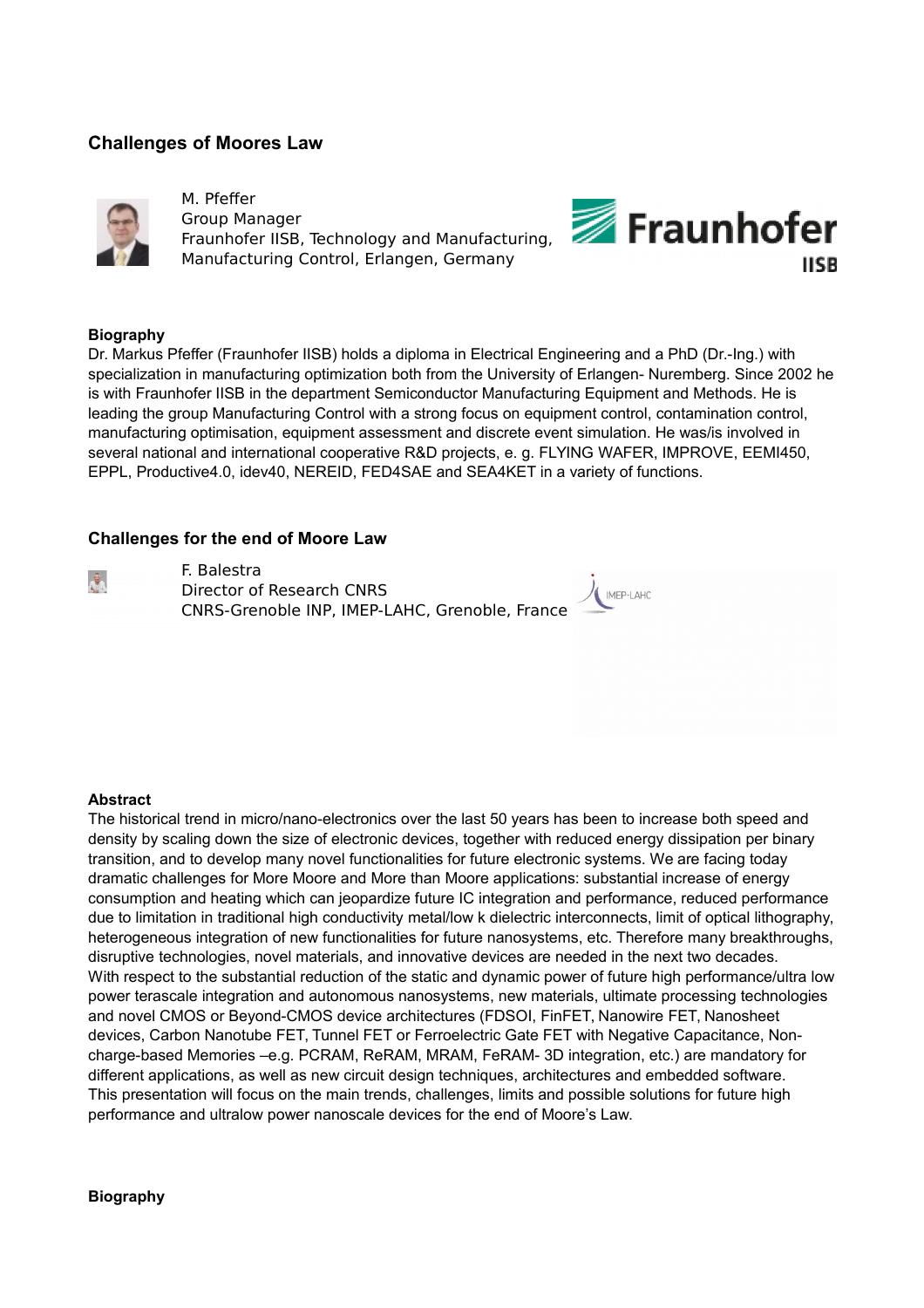BALESTRA Francis, CNRS Research Director at IMEP-LAHC, has been Director of several Laboratories, IMEP and LPCS, for a total of 10 years and Director of the European Sinano Institute during 6 years. Within FP6, FP7 and H2020, he coordinated several European Projects (SINANO, NANOSIL, NANOFUNCTION, NEREID) that have represented unprecedented collaborations in Europe in the field of Nanoelectronics. He is member of the AENEAS Scientific Council, of the European Academy of Sciences, of the Advisory Committee of several International Journals and of European Working Groups for Roadmapping activities. He founded (ULIS, WOLTE, INC) or organized many international Conferences, and has co-authored a large number of books and publications. He is currently Vice President of Grenoble INP, in charge of European activities.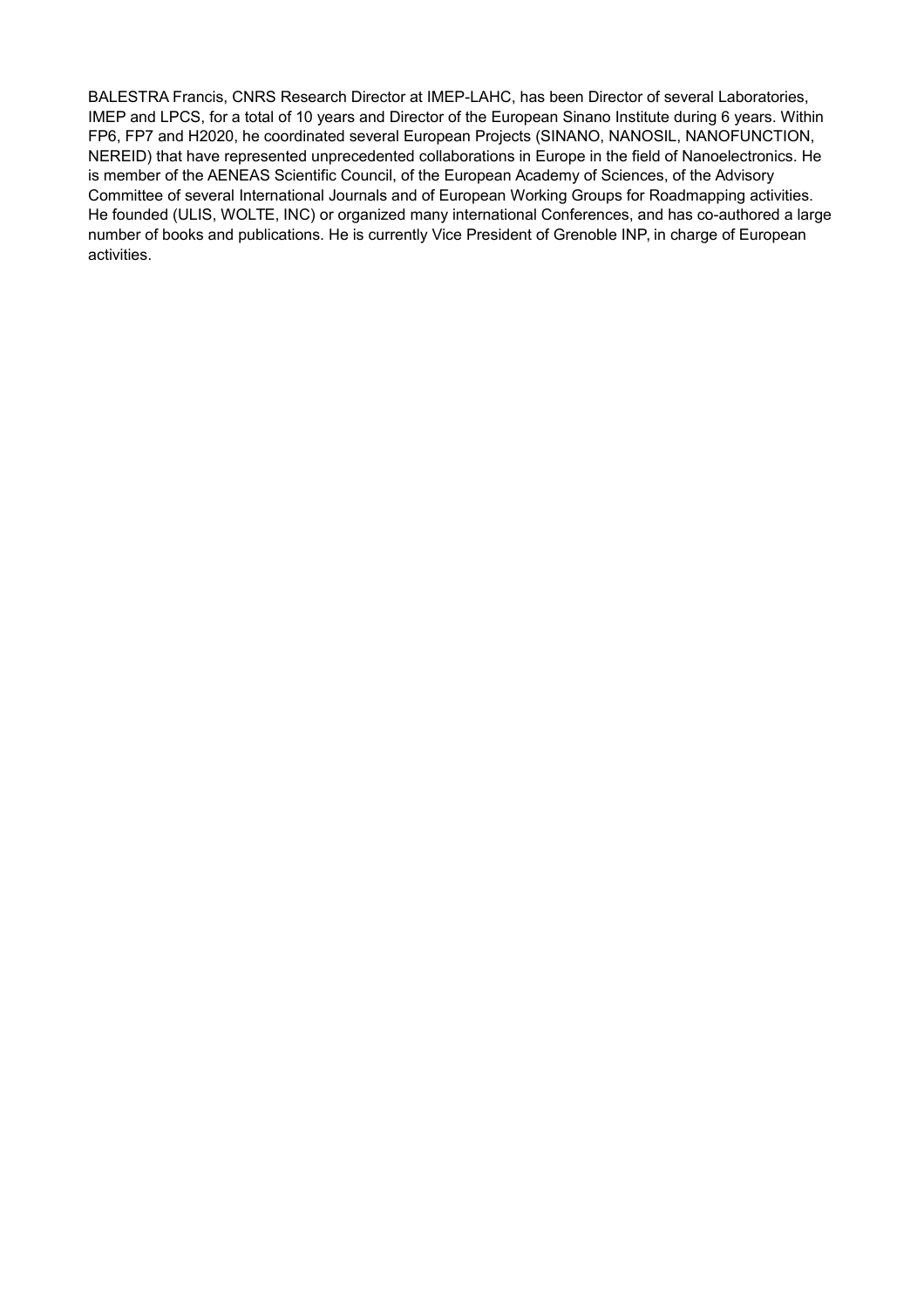# **EU consortia joining forces to tackle challenges of advanced technology nodes**



W. Boullart Principal Member of Technical Staff Imec, APPM, Leuven, Belgium



#### **Abstract**

Moore's Law has powered more than 50 years of advances in the microelectronics industry. In recent years this law is under pressure, because the continued geometrical miniaturization led to device performance degradation, device variability issues.

Since 2015, with financial support from the EU, material compagnies, equipment companies, design houses, universities and research institutes have joined forces to tackle the challenges related to CMOS scaling. The first project, SeNaTe, targeted the 7nm node, subsequent projects respectively tackled the 5nm node (TAKE5 and TAKEMI5) and the 3nm node (TAPES3 and Pin3S) challenges. Recently, May 2019, the IT2 project targeting IC Technology for 2nm node was submitted for funding by EU.

An overview will be presented of the technical solutions which have been explored to provide solutions for 7nm, 5nm, 3nm technology node to keep pace with Moore's scaling law.

The following topics will be addressed: multi-patternng solutions for area scaling, self-aligned patterning and area selective deposition solutions for Edge Placement Error (EPE) mitigation, material innovation, hybrid damascene and air gap integration for advanced BEOL, innovative device architectures transitioning from planar to FinFET, Gate All Around nanowire/nanosheet (GAA NW/NS) device, for improved device performance. Other topic which will be addressed are track height scaling and device booster integration through Design Technology Co-Optimization. Device boosters which will be covered comprise: fully-Self Aligned Contact, Self-Aligned Gate Contact, Self-Aligned Block, Buried Power Rail (BPR), Super Via (SV).

Final part of the presentation will cover System Technology Co-Optimization (STCO). STCO, the next level of design and technology optimization, this time approached from a system/application perspective, for manufacturing of future node devices and applications meeting 2nn node PPAC specifications.

#### **Biography**

**Werner Boullart** received a PhD in Chemistry in 1991 at the Catholic University of Leuven. Till 1995 he worked at the university as a researcher in the domain of atmospheric chemistry.

In 1995, he joined imec as a process engineer responsible for the development of plasma etch processes. From 2001 till 2012, he was manager of the Plasma Etch group. Since 2012 he worked as staff engineer of the Unit Process and Module department responsible for strengthening the collaboration between the different unit process step groups. In this function he was also managing Joint Development Projects with key semiconductor equipment suppliers.

Since 2015, he took up the role of work package project manager for imec in the EU funded projects. In this role he is also responsible for defining the the imec contribution for future projects related to advanced CMOS scaling.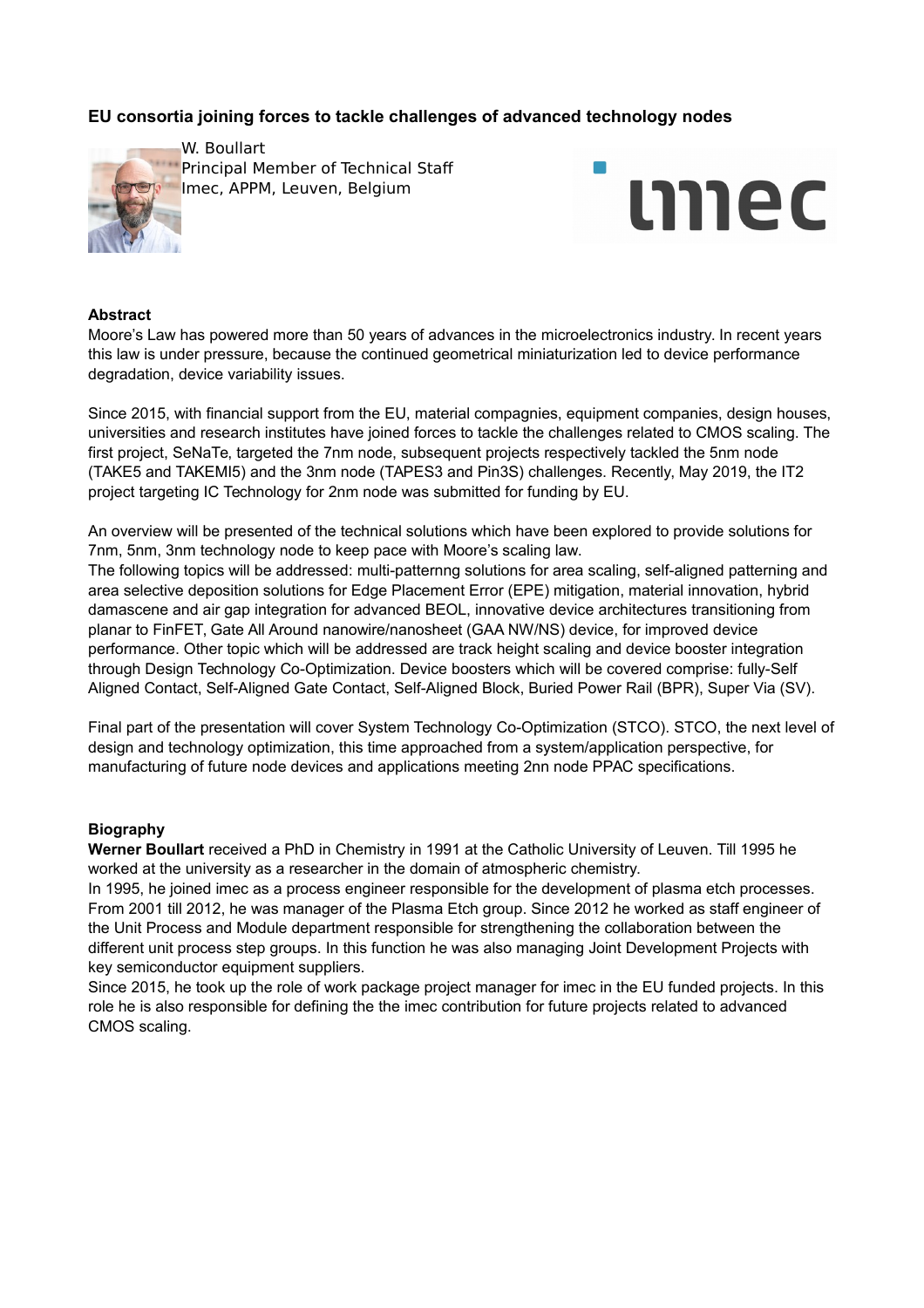# **Specialty Markets & More-than-Moore (MtM) Technologies**



L. Vaughan-Edmunds Applied Material, Santa Clara, United States



### **Abstract**

Whether defined by the term More-than-Moore (MtM) or Specialty Technologies, there's no denying the impact this segment of the semiconductor industry has had on the world over the past 25 years. MEMS, Power Devices, RF Devices, CMOS Image Sensors, Analog Devices, Photonics and Wafer Level Packaging technologies are at the heart of many of the end use device technologies we take for granted today. And, while they continue to evolve, its not often clear the central role equipment suppliers play in enabling their capabilities. This presentation will briefly discuss the MtM market that has now become synonymous with these device technologies, introduce some of the key technologies Applied Materials has contributed and outline how a company the size of Applied Materials is best positioned to work with customers and R&D organizations toward their mutual success in a rapidly changing MtM world.

### **Biography**

Llew Vaughan-Edmunds is Director of Strategic Marketing at Applied Materials, focusing on the Power Device technologies segment.

He has more than 20 years of power management experience at Infineon, International Rectifier, Fairchild and ON Semiconductor.

He holds an MBA from Chapman University, BS in Applied Electronics from University of Liverpool, and a patent in GaN device technology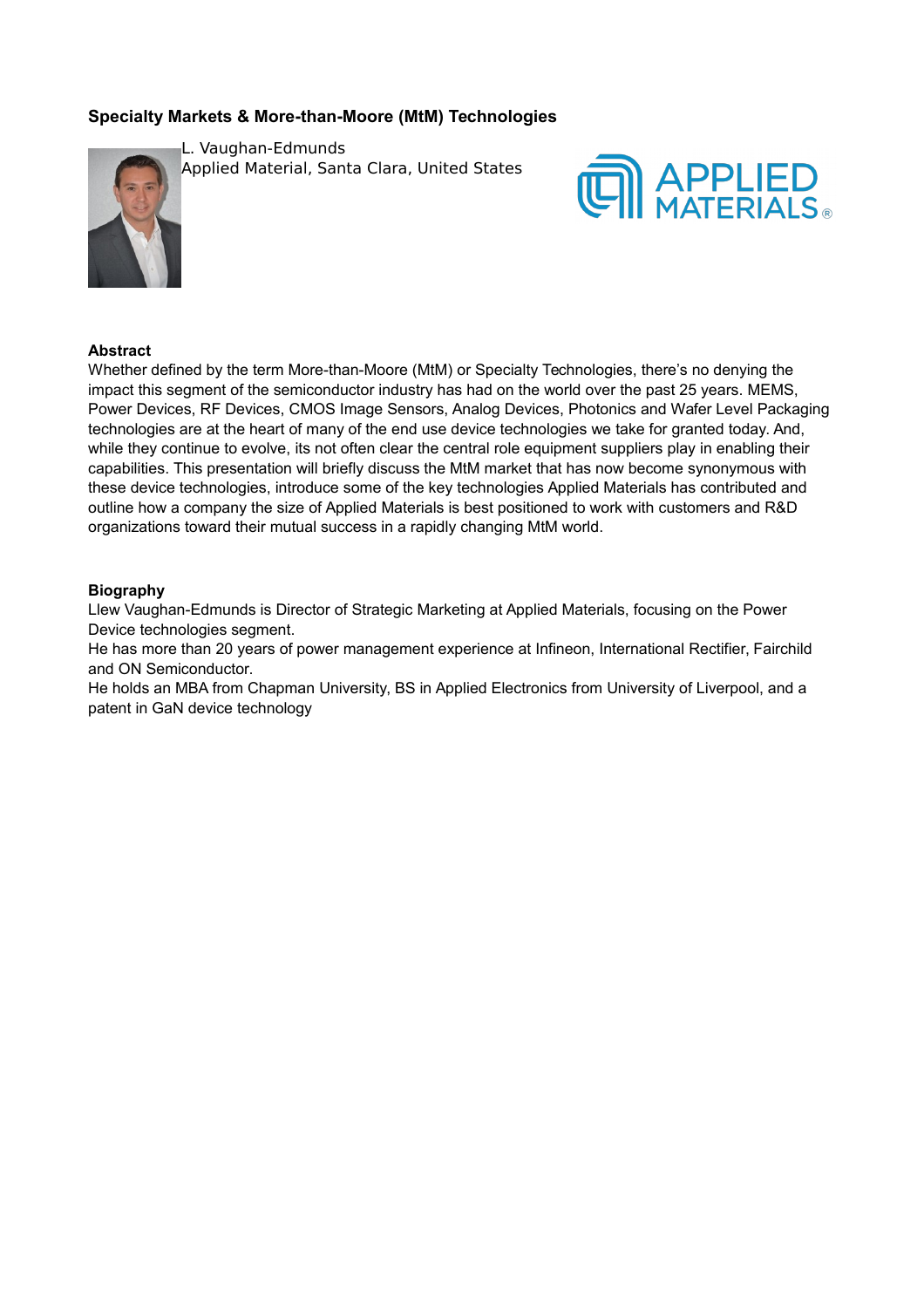## **Interconnects, scaling and integrational aspects in 300mm R&D**



L. Gerlich Project manage Fraunhofe ipms, Dresden, Germany



## **Abstract**

New challenges in diversification of materials and in integration of new concepts in the Back-End-of-Line (BEOL) emerge with further development of novel computer chips. Besides scaling of feature sizes and usage of other substitute materials for Copper as interconnect or for barriers and liners like Cobalt new memory or capacitor stacks integrated in the metallization area give a lot of opportunities as a test platform for next generation computing and beyond CMOS approaches. But also some obstacles have to be resolved like material compatibility and contamination control. This is especially important for ferroelectric Hafnium Oxide based material and new materials for MRAM and general spintronic developments. Here we will present the memory integration concept in our BEOL with new Clover chambers in an AMAT Endura system with mixed protocol zone environment for flexible R&D on 300mm. Therefore within national-, EU-funded projects and direct contract research Fraunhofer IPMS works together with the industry for finding solutions to keep technology development for more-Moore and more-than-Moore applications on track. We will also address the additional requirements for consumable and tool manufacturers, which are connected with the progress of Moore's law. Within the FMD (Forschungsfabrik Mikroelektronik Deutschland) new tool setups and with the help of our Screening Fab approach, we enable partners to optimize their products for future scaling and integration.

## **Biography**

**Dr. Lukas Gerlich** (Fraunhofer IPMS) received his PhD (Dr.-Ing.) at Brandenburg Technical University Cottbus in 2012 in the field of barrier films for Cu-metallization on 300 mm wafers and in-situ XPS characterization during his work at Fraunhofer CNT together with AMD and Globalfoundries as project partners. Since the integration of Fraunhofer CNT into IPMS in 2013, he works as project manager and was responsible for BEOL thin films and plating module. Since 2019 he is staff scientist at the spintronic group and in charge for MRAM stack development, Screening-Fab activities and equipment control especially of the AMAT Endura platform. As scientist or project manager he was involved in several national (SAB/BMBF) and EU projects (Horizon2020/Ecsel) e.g. KuWANO, NoLimit, Evolve, Connect, WayToGoFast, Leistungszentrum-Waferhub, FMD.